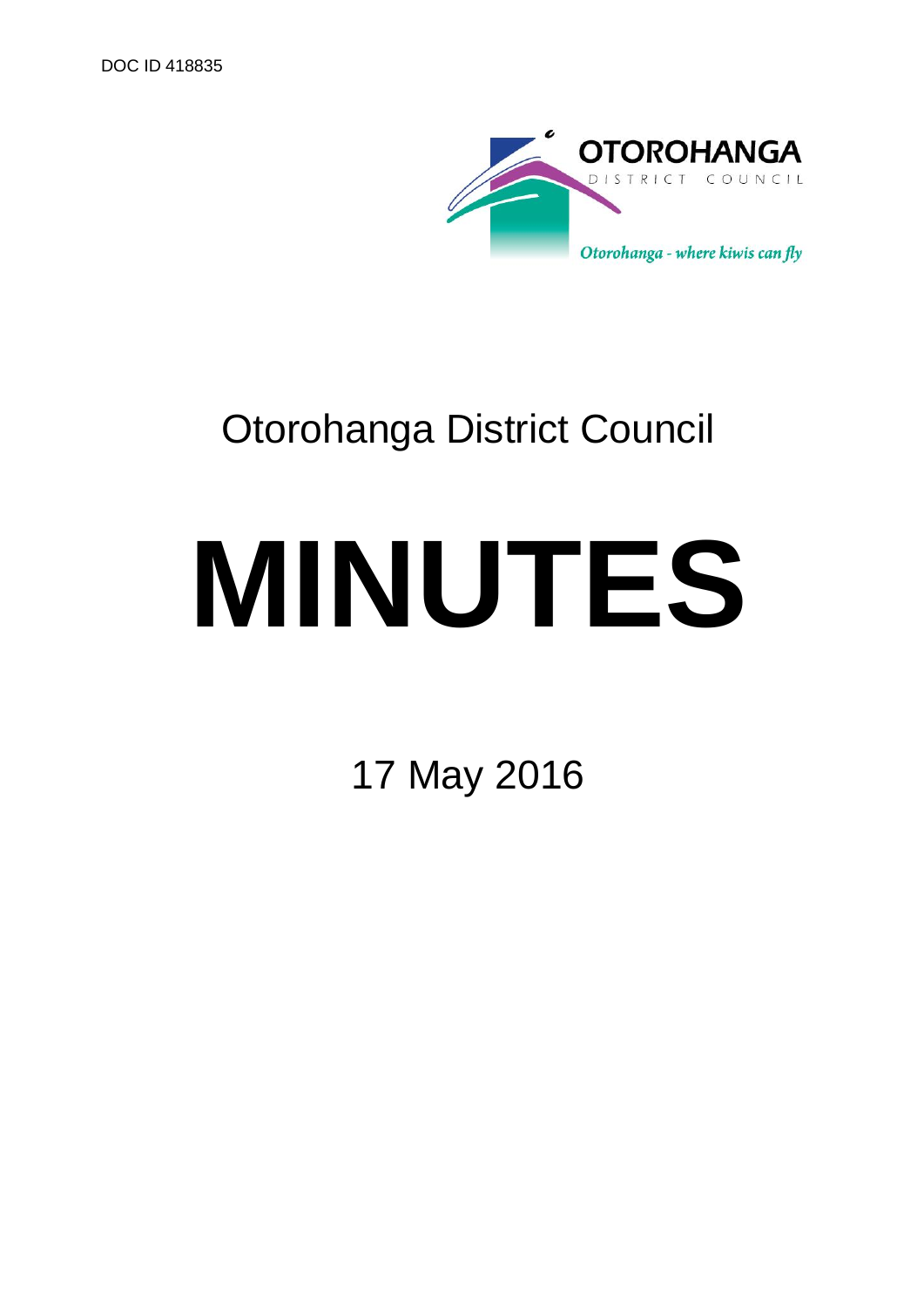#### **OTOROHANGA DISTRICT COUNCIL**

17 May 2016

Minutes of an Ordinary meeting of the Otorohanga District Council held in the Council Chambers, Maniapoto Street, Otorohanga on 17 May 2016 commencing at 10.02am.

### **MINUTES**

Minutes are unconfirmed and subject to amendment at the next meeting of Council.

**ITEM PRECIS PAGE**

#### **ORDER OF BUSINESS:**

| <b>PRESENT</b>                                    |                                                                               |                |
|---------------------------------------------------|-------------------------------------------------------------------------------|----------------|
| IN ATTENDANCE                                     |                                                                               |                |
| <b>APOLOGIES</b>                                  |                                                                               |                |
| <b>OPENING PRAYER</b>                             |                                                                               |                |
| <b>ITEMS TO BE CONSIDERED IN GENERAL BUSINESS</b> |                                                                               |                |
| CONFIRMATION OF MINUTES -                         |                                                                               |                |
| <b>REPORTS</b>                                    |                                                                               | 1              |
| <b>ITEM 301</b>                                   | PROPOSED LEASING OF PART BOB HORSFALL RESEVE AND<br><b>ASSOCIATED MATTERS</b> | $\overline{2}$ |
| <b>ITEM 302</b>                                   | REVISED DO CONTROL FEES                                                       | $\overline{2}$ |
| <b>ITEM 303</b>                                   | PLANNING REPORT JANUARY - MARCH 2016                                          | 3              |
| <b>ITEM 304</b>                                   | ADOPTION OF OTOROHANGA DISTRICT LOCAL ALCOHOL POLICY                          | 3              |
| <b>ITEM 305</b>                                   | ENVIRONMENTAL HEALTH OFFICER LIQUOR LICENCING INSPECTORS<br><b>REPORT</b>     | 4              |
| ITEM 306                                          | ANIMAL CONTROL OFFICERS REPORT JANUARY - MARCH 2016                           | 5              |
| <b>ITEM 307</b>                                   | DISTRICT BUILDING CONTROL OFFICERS REPORT JANUARY -MARCH<br>2016              | 5              |
| <b>ITEM 308</b>                                   | ROUTINE ENGINEERING REPORT                                                    | 5              |
| <b>ITEM 309</b>                                   | DRAFT MANAGEMENT ACCOUNTS FOR THE PERIOD ENDING 21 MARCH<br>2016              | 6              |
| <b>ITEM 310</b>                                   | UPGRADING MANGAWHERO BRIDGE TO HPMV STANDARDS                                 | $\overline{7}$ |
| <b>ITEM 311</b>                                   | <b>MATTERS REFERRED</b>                                                       | 7              |
| <b>GENERAL</b>                                    |                                                                               | 8              |
| MEETING CLOSURE                                   |                                                                               |                |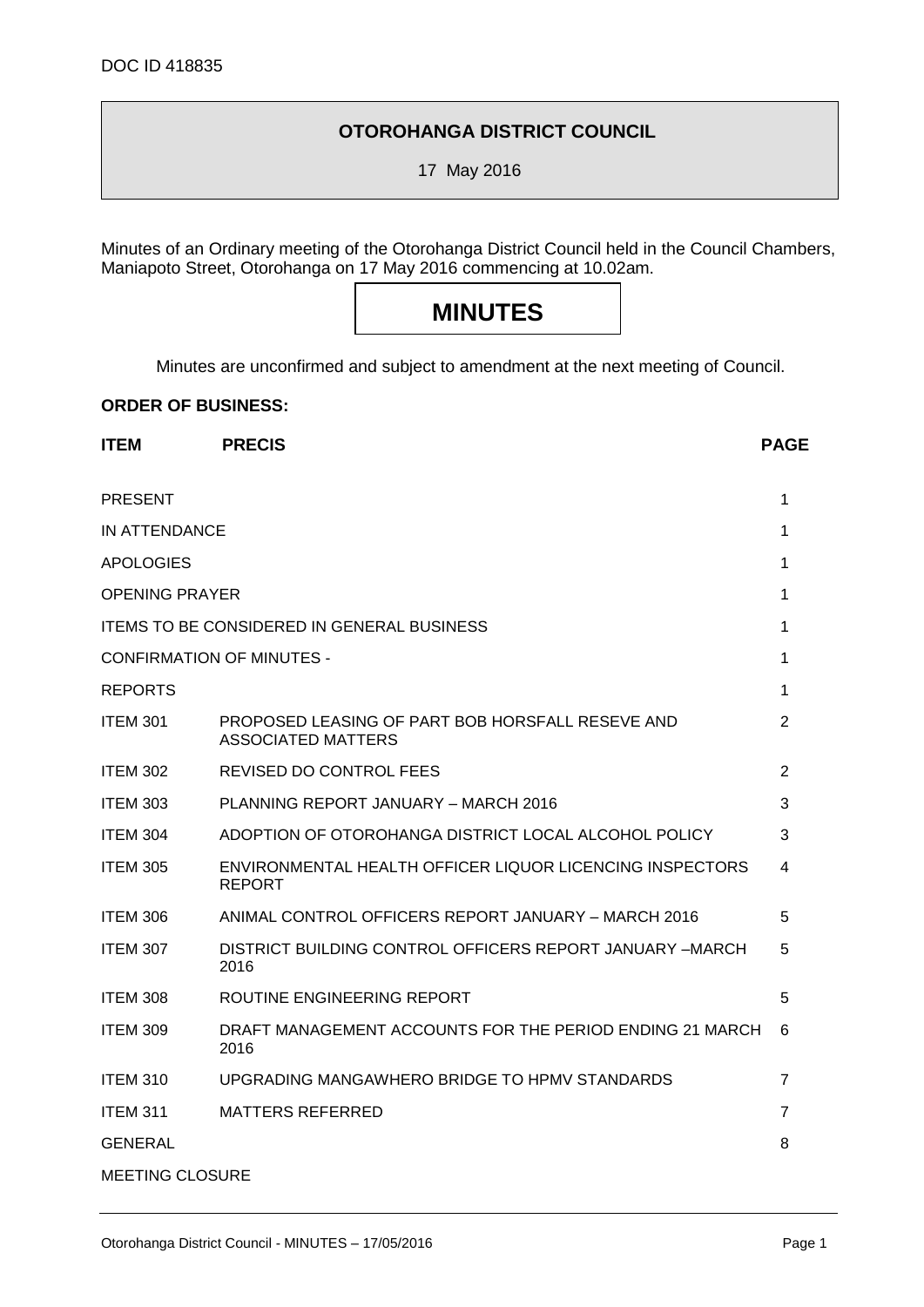#### **PRESENT**

Mr MM Baxter (Mayor), Crs, RM Johnson, KC Phillips, DM Pilkington (Deputy Mayor), RJ Prescott, PD Tindle and AJ Williams.

#### **IN ATTENDANCE**

Messrs DC Clibbery (Chief Executive), GD Bunn (Finance & Administration Manager), AR Loe (Environmental Services Manager), RH Brady (Engineering Manager) and CA Tutty (Governance Supervisor).

#### **APOLOGY**

**Resolved** that the apology received from Councillor R Klos be sustained.

#### **His Worship / Cr Prescott**

#### **OPENING PRAYER**

Councillor Williams read the Opening Prayer

#### **ITEMS TO BE CONSIDERED IN GENERAL BUSINESS**

The Governance Supervisor requested consideration be given to the Minutes of the Otorohanga Community Board meeting held on 21 April 2016.

**Resolved** that the Minutes of the Otorohanga Community Board meeting held on 21 April 2016 be considered in General Business which may require a resolution...

#### **Cr Pilkington / His Worship**

#### **CONFIRMATION OF MINUTES – 19 April and 29 April 2016**

**Resolved** that the minutes of the meetings of the Otorohanga District Council held on 19 and 29 April 2016 as previously circulated, be approved as a true and correct record of those meetings.

#### **Cr Phillips / His Worship**

With reference to the Minutes of the Council meeting held 19 April 2016, Councillor Pilkington referred members to the Otorohanga District Development Board item on page 11 and requested that the word "it's" be amended to "Councils" in order to make the matter clearer.

Councillor Phillips referred to page 10 regarding the eastern side Council Tour and highlighted the fact that "Ngaroma" is spelt incorrectly.

#### **OTOROHANGA COMMUNITY BOARD MINUTES – 21 APRIL 2016**

**Resolved** that the minutes of the meeting of the Otorohanga Community Board held on 21 April 2016 be received.

#### **Cr Prescott / Cr Tindle**

Councillor Pilkington referred to the issue of Motorbikes being observed using the Mountain Bike track in the Bob Horsfall Reserve and said these could create a significant hazard which needs to be covered in the management of the area.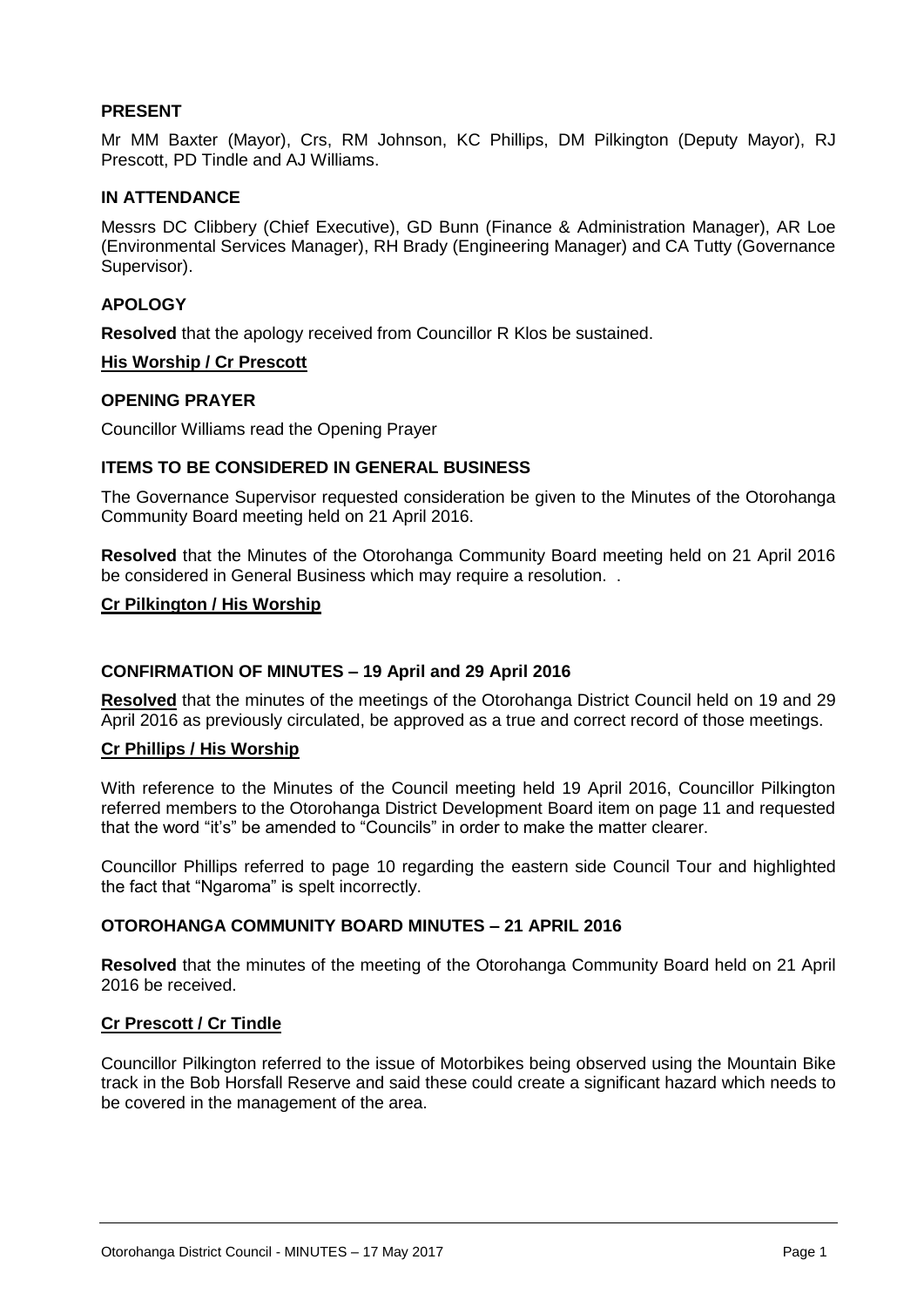#### **REPORTS**

#### **ITEM 301 – PROPOSED LEASING OF PART OF BOB HORSFALL RESERVE AND ASSOCIATED MATTERS**

The Chief Executive presented a report informing members that the Otorohanga Community Board has proposed changes to arrangements in respect of the playing of Paintball in the Bob Horsfall Reserve to address perceived public safety risks. He said these changes are the withdrawal of the existing permission for public play of paintball, and the leasing of an area for this purpose to the Kiwiana Leisure Park.

Councillor Pilkington referred to the comment that it would also be helpful if the lease permitted the public to use the track through the lease area when paintball was not being played, but this would be at the Lessee's discretion. She queried whether this statement could be made a condition of the lease.

The Chief Executive replied he felt this would be a contradiction, as a lease gives an exclusive right of occupation.

Councillor Prescott reported it is proposed to carry out some improvement work on the parallel section of track on the ridge above the paintball area in order to make this easier for people to use rather than go through the gully.

**Resolved** that public notice given and submissions invited in respect of:

*a) The proposed withdrawal of the existing permission for the general public to play paintball within the area of the Bob Horsfall Reserve previously designated for this purpose; and*

*b) The proposed leasing of the designated area referred to above to a private party for the playing of paintball on a commercial basis.*

#### **Cr Prescott / Cr Tindle**

.

#### **ITEM 302 REVISED DOG CONTROL FEES**

The Chief Executive summarised a report advising that increases in Dog Control Fees are proposed in response to an increase in the cost of Councils Animal Control Contract. He advised that the proposed increase equates to approximately 25% of the current fees.

His Worship referred to the reaction from the general public who often have issues relating to this activity.

The Environmental Services Manager replied that the proposal will go through the public notification process. He said there has been no growth in the number of dogs however the cost of providing this service has increased, therefore there has been no opportunity to recuperate the increase.

The Chief Executive advised that there could also be a case of Community benefit to be considered.

Councillor Pilkington suggested that this could be a discussion item at the next funding review.

Councillor Phillips expressed the opinion that there could also be District wide benefit.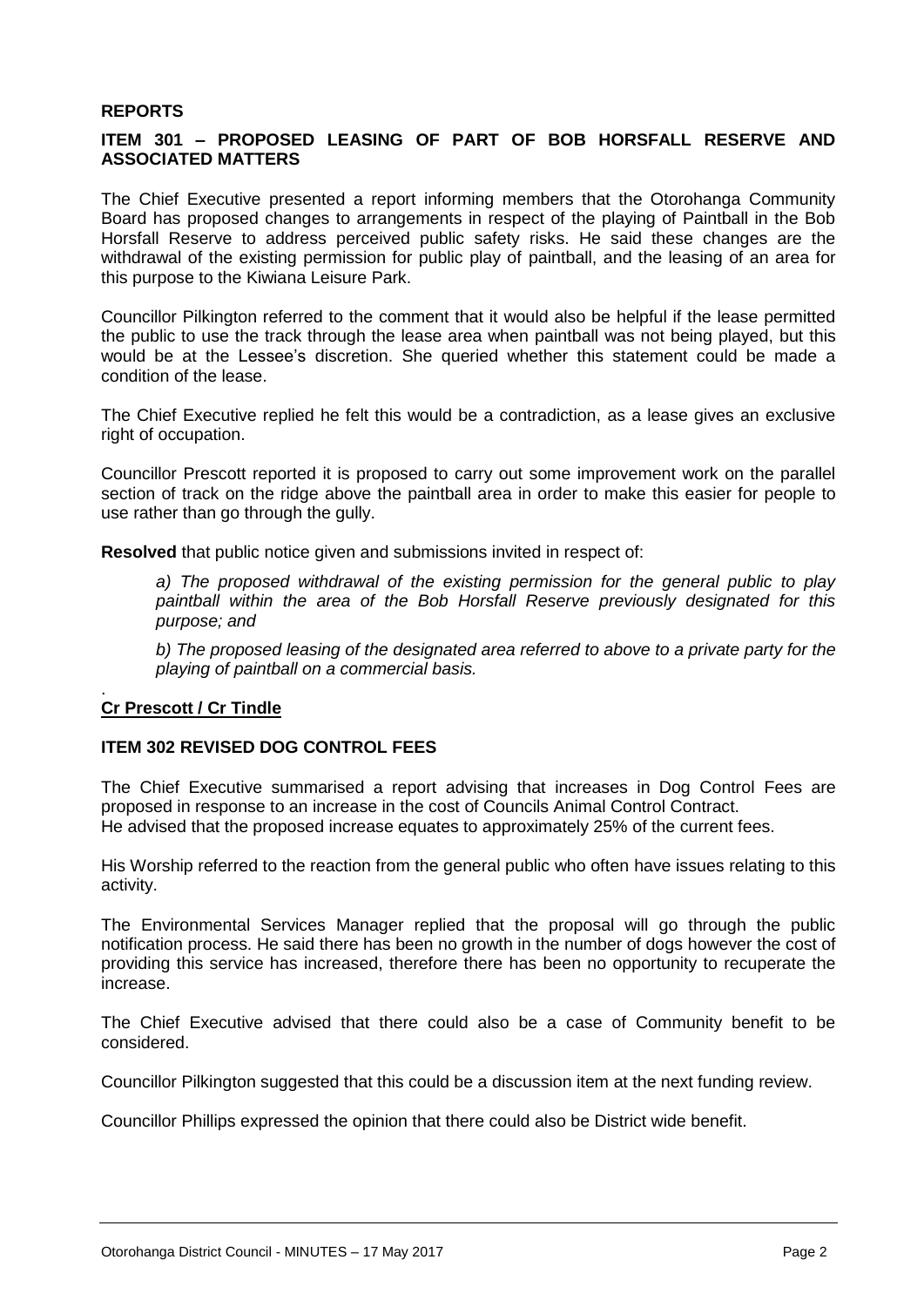The Finance and Administration Manager advised that the dog control activity is currently funded 10% by the UAGC across the District. He said there are options available to charge across the Community as well.

Councillor Prescott expressed the opinion that the proposed increase could encourage people not to register their dogs. When asked what the current fees are in the neighboring Districts the Environmental Services Manager advised that Waitomo has lower fees but has a broader base on which to spread the costs over. He said this Council's dog numbers are lower and fairly static.

The Chief Executive advised that should Council wish to revisit the issue it would be desirable to record its intention to carry out a review at the next funding review.

The Finance and Administration Manager advised that the next funding review would be carried out towards the end of next year.

#### **Resolved** that

1) Annual registration fees (inclusive of GST at the prevailing rate) are revised as follows, effective from 1 July 2016:

| Urban Dogs                           | \$155.00 |
|--------------------------------------|----------|
| Urban plus Neutered Dogs             | \$122.00 |
| Urban plus Special Owner Dogs        | \$122.00 |
| <b>Rural Dogs</b>                    | \$122.00 |
| Special Owner plus Neutered Dogs     | \$67.00  |
| <b>Rural plus Special Owner Dogs</b> | \$67.00  |

2) Consideration be given during the next funding review to revisit the funding basis of the Animal Control account to reduce the financial burden on dog owners.

#### **Cr Prescott / Cr Johnson**

#### **ITEM 303 PLANNING REPORT – JANUARY – MARCH 2016**

The Environmental Services Manager summarised the report on Resource Consents granted under Delegated Authority for the period 1 January to 31 March 2016.

He said there has been a marked increase in this activity, particularly carrying out small subdivisions where property owners are subdividing off land around their houses.

**Resolved** that the Planning Report from January to March 2016 be received.

#### **His Worship / Cr Williams**

#### **ITEM 304 ADOPTION OF OTOROHANGA DISTRICT LOCAL ALCOHOL POLICY**

The Environmental Services Manager summarised a report informing members that the Otorohanga District Local Alcohol Policy has passed the final regulatory hurdle and now awaits formal adoption by Council and confirmation of commencement dates. He advised that it has taken the whole current term of this Council to arrive at this stage. He said Council is being asked to formally adopt the "reconsidered version".

The Environmental Services Manager advised that if Council adopts the recommendation then the LAP will take effect from today except those elements of the LAP that deal with maximum trading hours.

In reply to Councillor Pilkington the Environmental Services Manager confirmed that this reconsidered version has taken into account changes identified in the various appeals.

In reply to Councillor Phillips regarding any major structural changes the Environmental Services Manager advised that the main issue is that of the opening hours.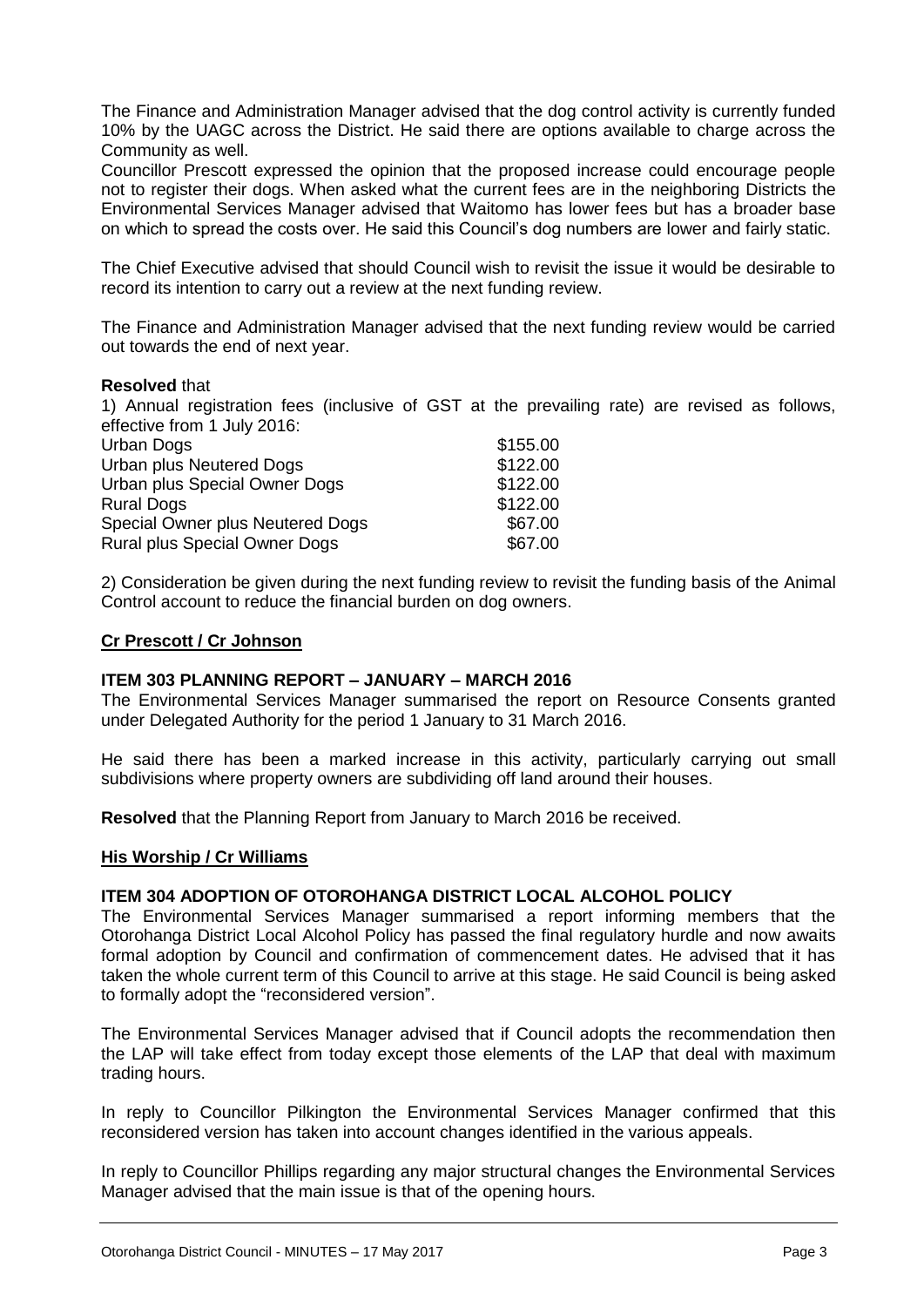His Worship referred to the one way door policy which the Waipa District Council has adopted. The Environmental Services Manager replied that Council still has the option to include this when a license comes up for renewal however, it is just not compulsory.

#### **Resolved** that

1. The report from the Environmental Services Manager be received and,

2. Otorohanga District Council adopts the "reconsidered' version of the provisional local alcohol policy (LAP) which was considered by and confirmed under order of the Alcohol Regulatory and Licencing Authority on 18 April 2016, with the LAP to have effect from today and,

3. Otorohanga District Council further resolves that those elements of the LAP that deal with maximum trading hours, specifically being sections 3.6, 4.6, 5.6 and 6.3 will have effect from 22 August 2016 and,

4. Public notices in the required form will be published advising of the adoption of the LAP and the date on which the sections of the LAP stating maximum trading hours come into force.

#### **Cr Pilkington / Cr Prescott**

#### **ITEM 305 ENVIRONMENTAL HEALTH OFFICER – LIQUOR LICENCING INSPECTORS REPORT – JANUARY – MARCH 2016**

The Environmental Services Manager summarised the Environmental Health Officer / Liquor Licensing Inspector report for the period January to March 2016.

The Environmental Services Manager advised that businesses where the food is pre wrapped will not need to comply however a register will be kept by Council of such businesses.

He said Council's income will be reduced which will impact from the 2016 – 2017 year.

The Environmental Services Manager reported that some businesses, who traditionally were inspected by Council will appoint a third party or private verifier. He said other businesses which did not, or were not permitted to, register under the old regulations will now be required to.

The Environmental Services Manager advised that Council will still be the enforcement agency. In reply to Councillor Johnson, the Environmental Services Manager replied that the cost in obtaining these licenses will be based on a cost recovery model.

Councillor Johnson queried the impact of these licenses on the various Clubs. The Environmental Services Manager replied that there will be an exemption for some charities. Councillor Johnson suggested that the Environmental Health Officer have discussions with Council on the proposed licenses and how these will affect Community organisations.

Councillor Phillips referred to the part time engagement of the Environmental Health Officer and queried whether her costs could be spread further perhaps including the Waitomo District Council as well.

**Resolved** that the Environmental Health Office and Liquor Licensing Inspectors report for January to March 2016 be received.

#### **Cr Pilkington / Cr Johnson**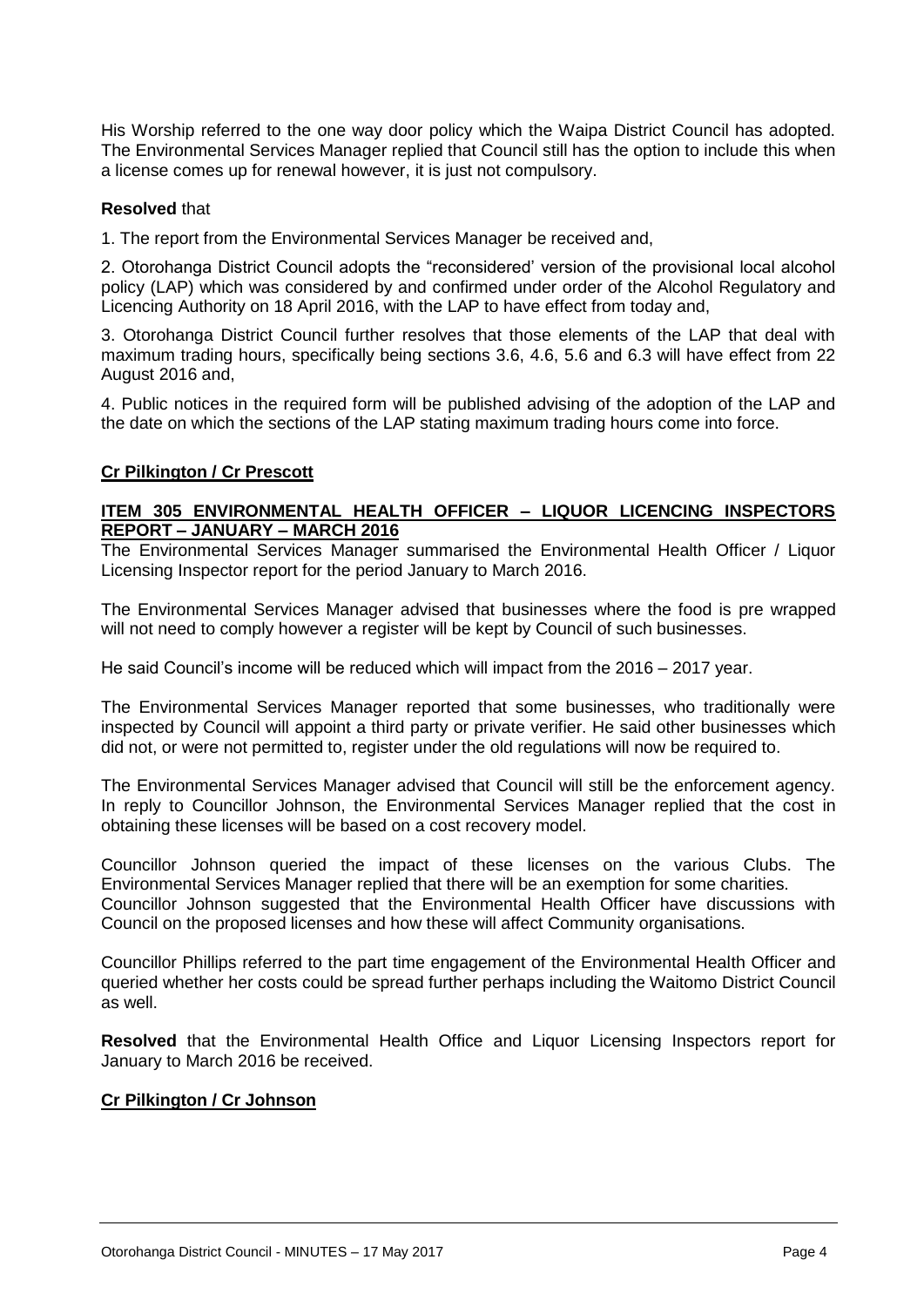#### **ITEM 306 ANIMAL CONTROL OFFICERS REPORT – JANUARY – MARCH 2016**

The Environmental Services Manager presented a report on Dog and Animal control activities in the District for the period January – March 2016.

He said he will introduce Otorohanga's Animal Control Services Contractor, Perry Griffin to members at the next appropriate time.

Councillor Phillips referred to the statistics included in the report and asked for one or two years previous data to be included, for comparison

**Resolved** that the Environmental Services Managers report on Dog and Animal Control for Janaury – March 2016 be received.

#### **His Worship / Cr Phillips**

#### **ITEM 307 DISTRICT BUILDING CONTROL OFFICERS REPORT FOR JANUARY – MARCH 2016**

The Environmental Services Manager summarised the District Building Control Officers report for the period January – March 2016.

**Resolved** that the District Building Control Officers report for the period January – March 2016 be received.

#### **Cr Tindle / Cr Williams**

.

#### **ENVIRONMENTAL SERVICES MANAGER**

The Environmental Services Manager left the meeting at 10.47am

#### **ITEM 308 ROUTINE ENGINEERING REPORT**

Council's Contracts Engineer Maintenance Lew Pulman and Project Design Engineer Sharlene McGaughran attended the meeting. The Contracts Engineer presented that part of the report relating to Roading matters. He advised that in general, Councils roads are in good condition.

With reference to Contract 1013 – Hauturu Road slip remediation, Councillor Pilkington reported that the Contractor had carried out a fantastic job with the work required being extremely well done.

Councillor Pilkington reported that where Owhiro road comes off Harbour Road very nasty channels have formed going diagonally across the road, creating a very dangerous situation.

Councillor Johnson referred to the matter of roadside mowing and advised that it has been a very long time since areas along Otewa road appear to have been mown.

The Contracts Engineer replied that to date three roadside mowing rounds have been completed.

Councillor Johnson further requested that Council should discuss the matter of Yellow Bristle Grass growing on the roadside. The Contracts Engineer replied that staff have received a number of complaints regarding this grass and that Council is being blamed for spreading this through undertaking roadside mowing. He said spraying of the grass is undertaken on demand

His Worship queried what were the suggestions provided by those complaining? The Contracts Engineer replied that they did not have a solution to the problem.

Councillor Johnson queried whether Council needs to investigate how it is best to control road side vegetation.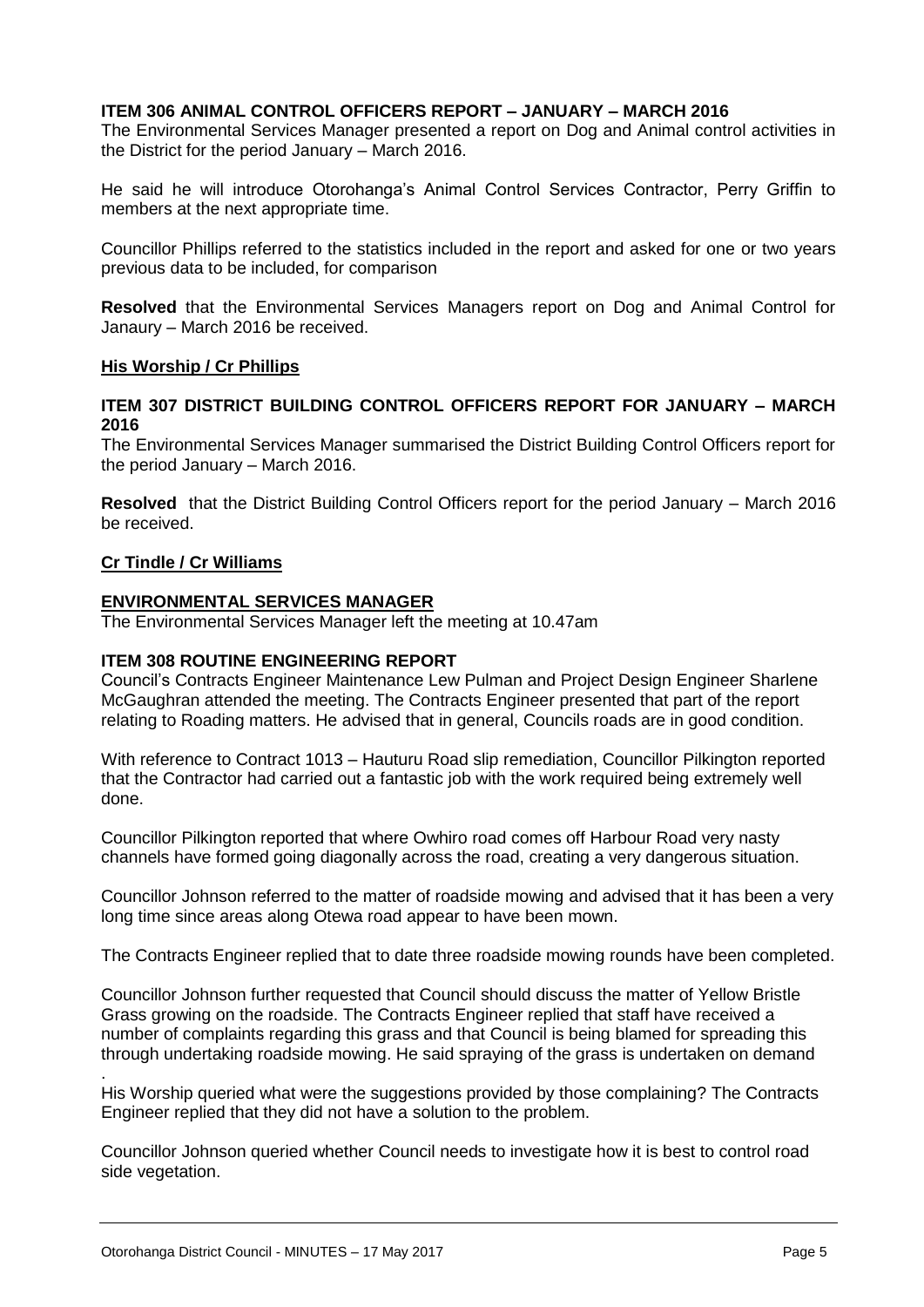The Contracts Engineer reported that discussion has been held with contractors Inframax, other Councils and spraying contractor Kerry Murphy.

His Worship asked should anything arise from these meetings that members be informed.

#### **WATER AND COMMUNITY SERVICES**

Councils Services Manager Dave McKinley attended the meeting and presented that part of the Engineers report relating to Water and Community Services.

With regard to the Otorohanga Community Water Supply, members were informed that 932 new water meters have been installed out of a planned total of 1070.

The Engineering Manager reported that it is envisaged these remaining meters will be completed by 31 May 2016. Members were advised that there are around 30 properties which need to be dealt with on an individual basis.

Councillor Phillips reported that the Contractor is carrying out very tidy work and in an efficient manner.

The Chief Executive further advised that to date the installation has run very smoothly. He said as of 1 July 2016 Council intends to obtain readings three times during the year to enable a dummy invoice to be forwarded to residents for them to see how metering will identify their usage. He said as of July 2017 water meter consumption will be charged.

In reply to Councillor Pilkington, she was advised that there are currently no issues in relation to the Kawhia Storm Water System.

Councillor Pilkington was further advised that a burst water pipe within the Kawhia supply has been sorted. Discussion was then held on the trialing of UV treatment units, those that are individually located at a property owners house. The Engineering Manager reported that a trial of these units is about to commence.

Councillor Pilkington was informed that the landscape planting adjacent to the newly installed extension to the Kawhia Cemetery is underway.

**Resolved** that the routine Engineering Report be received.

#### **His Worship / Cr Pilkington**

#### **ITEM 309 DRAFT MANAGEMENT ACCOUNTS FOR THE PERIOD ENDING 31 MARCH 2016**

Council's District Accountant Brendan O'Callaghan attended the meeting and presented the Draft Management Accounts for the period ending 31 March 2016.

He informed members that overall there is a net surplus to the end of March 2016 of \$4.40 million up on the full year budget of \$946K surplus. He said this is due to the following variances –

1) Both instalments of rates have been invoiced for the year, resulting in the income for the second instalment being recorded, but a quarter of the year costs are still to come.

2) Slight increases over year to date budget for employee benefit expenses, offset by a slight decrease against year to date budget for depreciation and more significant decreases against year to date budget for other expenses and finance costs.

With regard to the Land Transport account in particular footpath maintenance, Councillor Pilkington queried whether the figures were correct.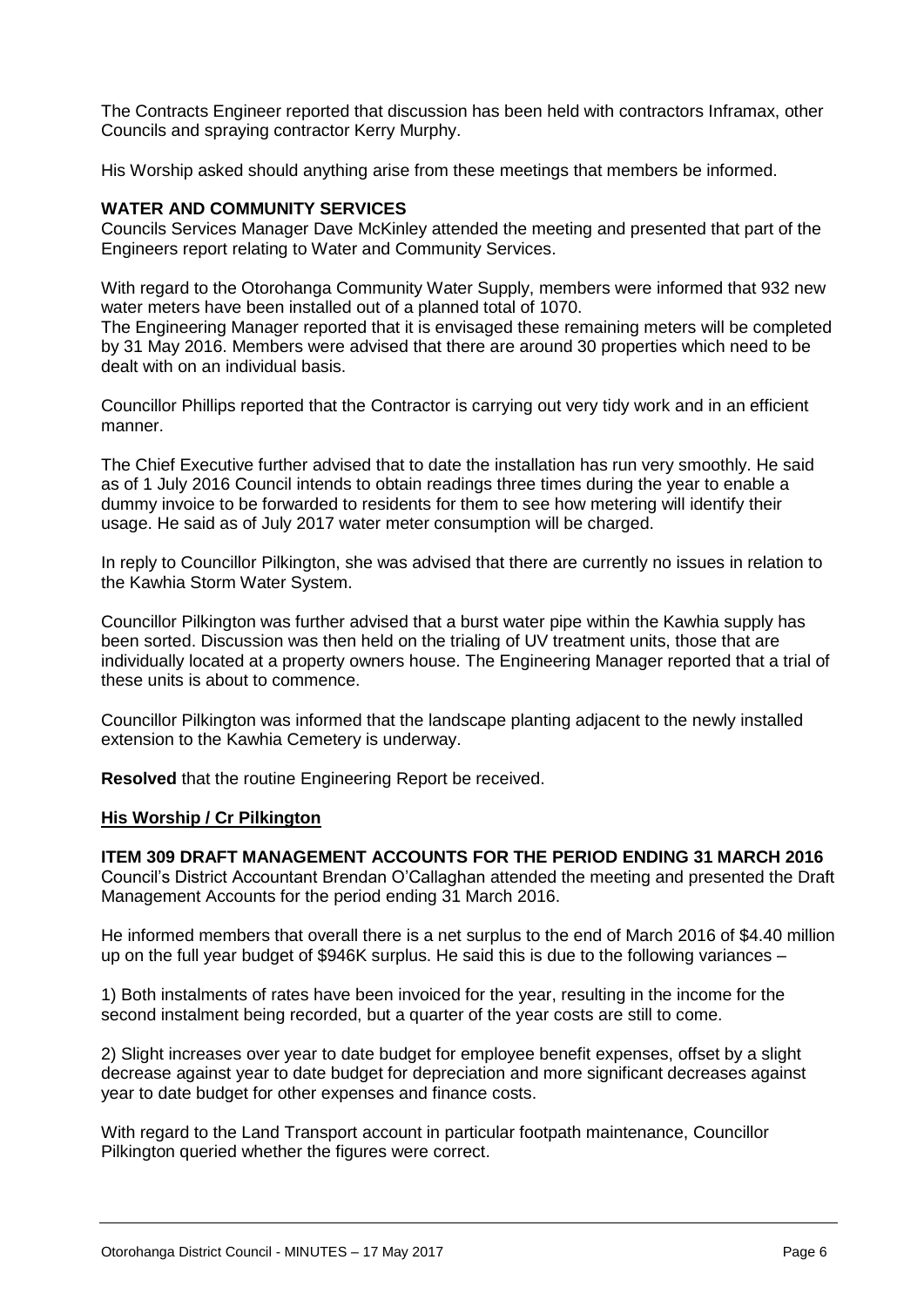The Engineering Manager replied that it is proposed to hold over work until there is a considerable amount to be carried out.

Councillor Johnson referred to the Waipa Rural Water Supply account and the balance at the end of the period of \$111,227. The District Accountant advised that to date, only one water meter reading has been undertaken, this result is due to a timing issue.

#### **OTOROHANGA REFUSE**

The Chief Executive reported that the Regional Council has required Council to engage an "expert" to investigate the potential gas emissions out of the old landfill tip adjacent to the Otorohanga College. He said a consultant had been engaged who had indicated no risks existed a cost of around \$9000.

His Worship extended thanks to the District Accountant and Staff for presenting a very tidy set of accounts.

**Resolved** that the Draft Management Accounts for the period ended 31 March 2016 be received.

#### **His Worship / Cr Tindle**

#### **ITEM 310 UPGRADING MANGAWHERO BRIDGE TO HPMV STANDARDS – OTEWA ROAD**

The Engineering Manager summarised the Roading Managers report advising that during investigations of the suitability of bridges for High Productivity Motor Vehicle Approvals it has been discovered that the Mangawhero Bridge on Otewa Road was not constructed true to the original design, and is under capacity for normal class 1 trucks.

Councillor Phillips referred to the heavy vehicles using this bridge and reported that there is no sign of cracks developing. He queried whether this proposed work is necessary.

The Engineering Manager replied that currently the bridge does not meet the required standards.

**Resolved** that the Mangawhero Bridge at RP 0.56 Otewa Road is upgraded to meet the needs of High Productivity Motor Vehicles during the 2016/17 financial year, and that HPMV applications to use Otewa Road can be approved following completion of the upgrade.

#### **Cr Johnson / Cr Tindle**

Councillor Phillips states that in his opinion the proposed work was unnecessary and accordingly did not vote on the recommendation.

#### **ITEM 311 MATTERS REFERRED**

The Governance Supervisor took members through the Matters Referred.

#### **COUNCIL TOUR – EASTERN SIDE**

Councillor Phillips advised that most current Councillors have visited the eastern side of the District and therefore suggested that the proposed tour be postponed until after a new Council is elected in October 2016.

All members agreed with Councillor Phillips comments

#### **TEMPORARY ROAD CLOSURE – TARGA ROTORUA**

The Engineering Manager confirmed that condition number 7 of the Application for Temporary Road Closure, Targa Rotorua in particular to ensure all gates and entrance ways are to be taped and that all tape is to be removed thereafter, was carried out.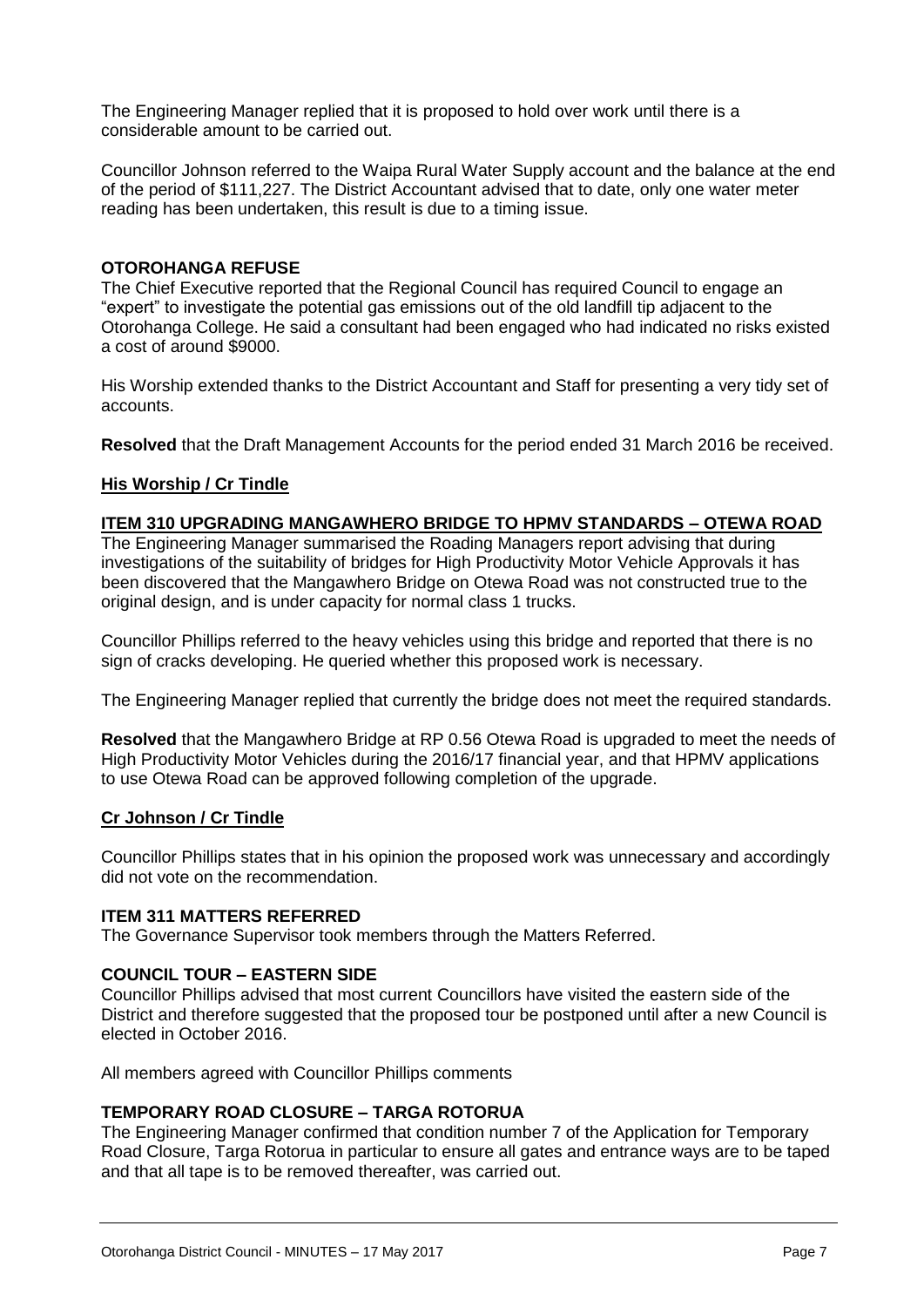#### **POSSUM CARCASSES**

Members were informed that the correct procedure for the disposal of Possum carcasses has been advised by the Regional Council, this information was forwarded to Councillor Klos.

#### **COURIERING OF LIBRARY BOOKS**

The Finance and Administration Manager informed members that it is possible to courier books out to rural Residents. He said residents would select books online and request that the Library courier these out with a return courier bag. He said to make this transaction worthwhile, it would be desirable to place a minimum number of books to be couriered.

Councillor Pilkington expressed her opinion that it would be a user pays system.

The Finance and Administration Manager confirmed that the District Librarian will prepare a report on this matter for the next meeting of Council.

#### **GENERAL**

#### **RAKAUNUI MARAE**

Councillor Williams advised that she attended a meeting at the Rakaunui Marae last Saturday along with Councillor Pilkington.

Councillor Pilkington reported on her attendance with Trustees of the Rakaunui Marae. She said the matter of a neighboring Quarry was raised and she suggested that this be referred to the Regional Councillor, Mr Kneebone.

#### **HEALTH AND SAFETY**

Councillor Williams referred to the issue of Health and Safety in the workplace and queried Councillors obligations under this. She referred in particular, to the level of reporting to Council. Councillor Williams was advised that Council's Health and Safety Officer will be reporting at least twice a year to Council.

His Worship expressed the opinion that this would be adequate.

The Engineering Manager confirmed that Councils Health and Safety Officer is currently working with other Council's on this matter.

Councillor Williams expressed the opinion that it is desirable for Councillors to have a knowledge on what is happening in this regard.

Members were informed of the possible pre-qualification of Contractors whereby they are assessed and qualified to carry out work for Council. Accordingly they are given a "tick" in respect of health and safety management before they approach Council.

The Chief Executive advised that this is a very inexpensive procedure and that a uniform assessment is placed across all Councils.

#### **BEATTIE HOME**

Councillor Johnson reported that the driveway and carparking area at Beattie Home requires resurfacing in either hot mix or asphalt He queried whether this work could be included within Council's work and whether there would be any discretionary funds available.

The Chief Executive suggested that Beattie Home approach Council's Contractor Inframax who may wish to make a contribution to the proposed works. He said it would be necessary for Beattie Home to identify the area.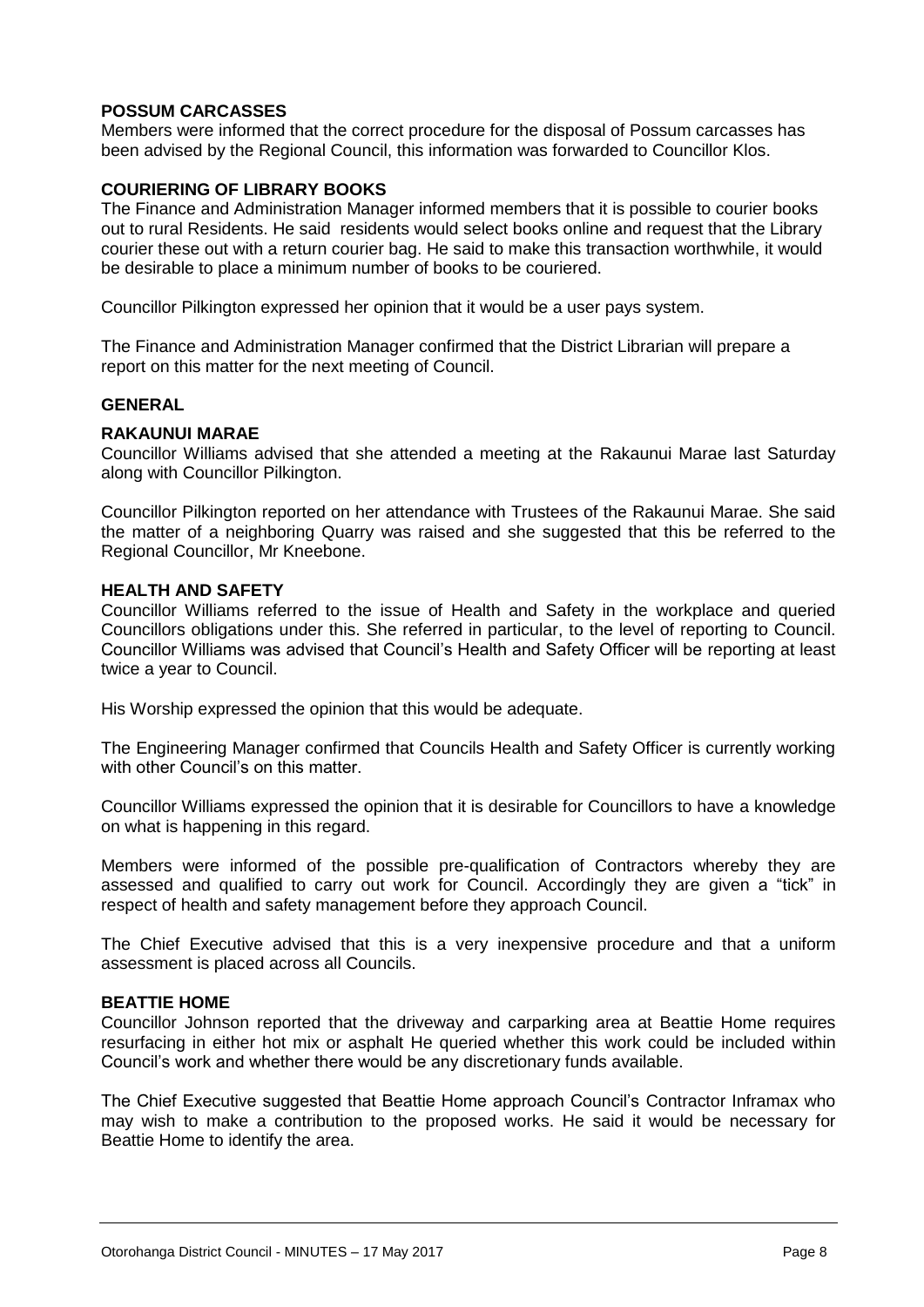The Engineering Manager undertook to facilitate a meeting of Beattie Home representatives to meet with Inframax.

#### **FORTHCOMING LOCAL BODY ELECTIONS**

Councillor Tindle referred to the forthcoming Local Body Elections in October 2016 and queried whether Council has particular plans in place for the future of Otorohanga. He suggested that discussion should be held on this issue and something put in place for a new Council to pick up and continue on with.

His Worship agreed that discussion could be held on where Council is focused for the future. Councillor Tindle expressed the opinion that Council currently has good momentum therefore it would be desirable to complete its term knowing that things are in hand.

It was suggested that a workshop be held on this matter.

#### **KIO KIO SCHOOL**

Councillor Phillips referred to a request from a Mrs Lorraine Fox on behalf of the Kio Kio School Board of Trustees seeking \$64,000 to upgrade the School Hall. Councillor Phillips advised that he has a meeting with Mrs Fox this Friday however, he questioned why would Council consider ratepayer funding for this project.

Councillor Phillips advised that there are currently two halls within the Kio Kio area, namely the original Kio Kio Hall located on Ellis Road and the School Hall. He said it is proposed that the School Hall become a sports hub as well.

The Finance and Administration Manager advised that Council currently owns the Kio Kio Hall.

Councillor Phillips had suggested that this be sold if it is not being used and that the School Hall then becomes the centre utilised by the Community.

The Finance and Administration Manager reported that the Kio Kio School currently has a wish list to enable the playing of a various number of sporting activities however a number of these could be deleted.

His Worship suggested that the Kio Kio Hall Committee be approached to ascertain how active they are and how well utilised the hall is.

#### **KAWHIA COMMUNITY**

Councillor Pilkington reported on a recent walk around the Kawhia Community to identify various issues. She further advised that she joined the Otorohanga Community Board members on a recent tour of the Otorohanga Community.

Councillor Pilkington expressed thanks to Councils Finance and Administration Manager and Community Facilities Officer for their involvement in the erection of a boundary fence at the I Site.

#### **OTOROHANGA DISTRICT DEVELOPMENT BOARD**

Councillor Pilkington informed members that a meeting of the Otorohanga District Development Board will be held tomorrow. Councillor Pilkington informed members that Mrs Jane Rutherford of Kawhia will be attending the Development Board meeting at 10.30am to report on the recent Kai Festival.

#### **MINISTRY OF CIVIL DEFENCE AND EMERGENCY MANAGEMENT**

The Environmental Services Manager introduced Susanne Vowles to members followed by discussion on the role of Council in Civil Defence activities.